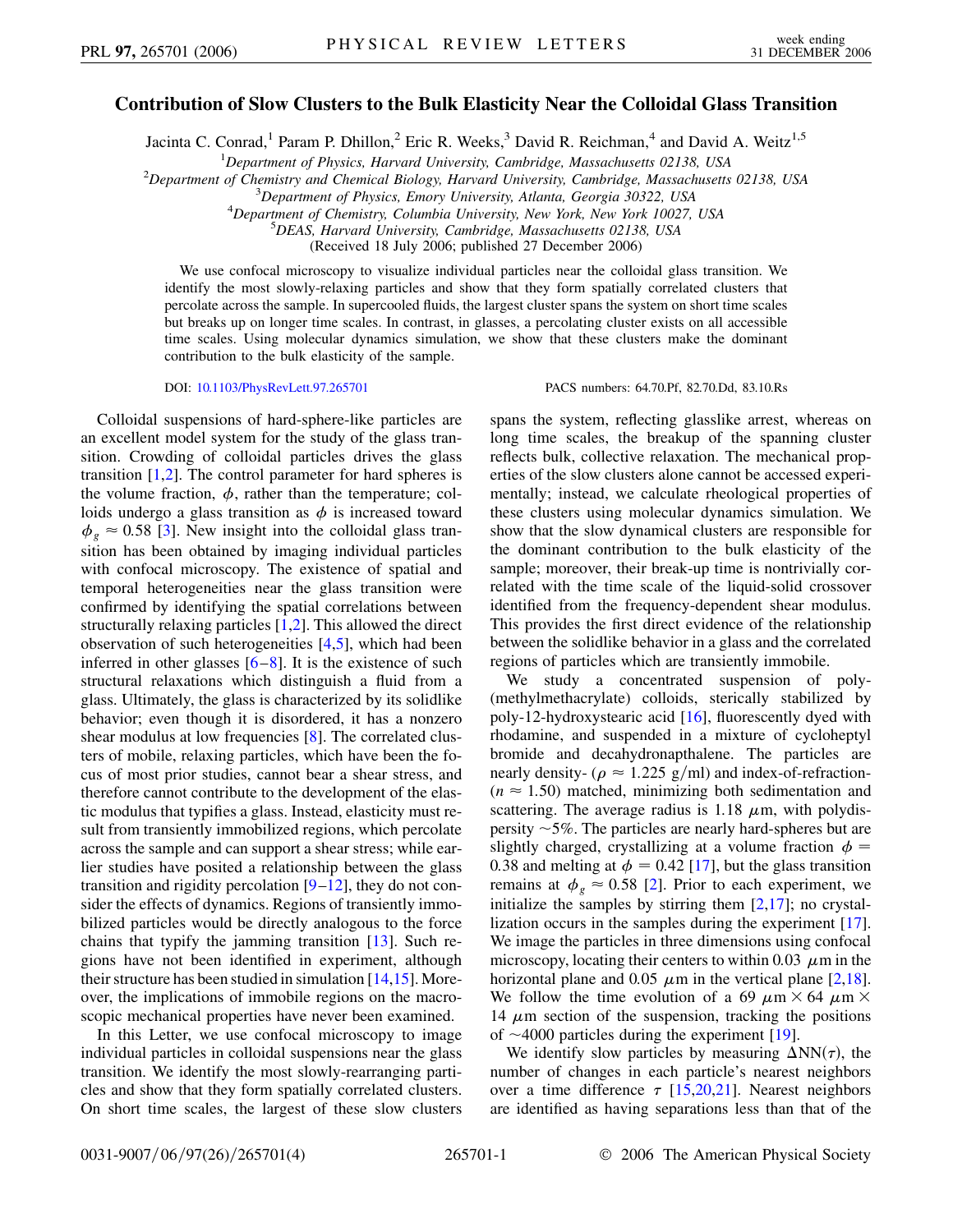first minimum of the radial distribution function. We identify a slow particle as one for which  $\Delta NN(\tau) = 0$ , and confirm that the most rapidly relaxing particles, identified as those with the largest  $\Delta NN(\tau)$ , coincide with those identified from the largest motions [\[2](#page-3-1),[5](#page-3-4)].

The slow particles are spatially correlated and form extended clusters that reflect the evolution of the glasslike properties of the sample. For a supercooled fluid sample at  $\phi = 0.52$ , an extended cluster of slow particles spans the experimental window on time scales shorter than  $\tau^*$ , which is characterized by the beginning of the long-time rise in the mean-square displacement (MSD) or by the time at which the non-Gaussian parameter,  $\alpha_2(\tau)$  [\[22\]](#page-3-18), attains a maximum  $[2,4,5]$  $[2,4,5]$  $[2,4,5]$  $[2,4,5]$  [Fig. [1\(a\)](#page-1-0)]. The bulk mechanical response of supercooled fluids is solidlike on short time scales [\[23\]](#page-3-19); we hypothesize that these system-spanning clusters of slow particles are directly and quantitatively connected to the solidlike behavior. On a time scale larger than  $\tau^*$ , the largest cluster breaks up, leaving no remaining space-spanning clusters; we hypothesize that this reflects the loss of the solidlike elasticity [Fig.  $1(b)$ ]. Similar behavior is observed for a supercooled fluid sample at higher  $\phi = 0.56$ : a system-spanning cluster is present at



FIG. 1 (color online). Comparison of slow clusters between experiment  $[(a)–(f)]$  and simulation  $[(g)–(l)]$ . Only slow particles are shown and are shaded by cluster. Simulation times are in rescaled units.  $\phi = 0.52$ ,  $\tau$ : (a) 600 s, (b) 1500 s.  $\phi = 0.56$ ,  $\tau$ : (c) 1000 s, (d) 4000 s.  $\phi = 0.60$ ,  $\tau$ : (e) 3000 s, (f) 40000 s.  $\phi =$ 0.55,  $\tau$  (g) 12.5, (h) 25.  $\phi$  = 0.585,  $\tau$ : (i) 150, (j) 600.  $\phi$  = 0.60,  $\tau$ : (k) 2000, (l) 73000.

 $\tau^*$ , when the system is arrested [Fig. [1\(c\)\]](#page-1-0), but breaks up on longer time scales as the sample fluidizes [Fig. [1\(d\)](#page-1-0)]. As  $\phi$ is increased, the spanning cluster contains more particles, and the break-up time increases. By contrast, in a glass sample, the percolating cluster of slow particles present on short time scales [Fig.  $1(e)$ ] persists even on the longest experimental time scales [Fig.  $1(f)$ ], although the number of particles in the cluster decreases; this reflects its solidlike behavior on all experimentally accessible time scales.

To quantify the time evolution of slow clusters, we plot the fraction of particles in the percolating cluster,  $f$ , as a function of  $\tau$  [Fig. [2\(a\)](#page-1-1)]. Below  $\phi_g$ , f slowly decreases with increasing  $\tau$ , and then drops sharply when the spanning cluster dissociates, suggesting that this ''melting'' process is first-order [[24](#page-3-20)]. By contrast, above  $\phi$ <sub>e</sub>,  $f > 0$ even at the longest  $\tau$ . We characterize the structure of all nonspanning slow clusters by measuring their fractal dimensions,  $d_f$ , at the cluster break-up time scale (Fig. [3](#page-2-0));  $d_f$ increases with  $\phi$ , with  $d_f = 2.2 \pm 0.1$  as  $\phi_g$  is approached, close to the value for random percolation in three dimensions [\[25\]](#page-3-21).

Interestingly, the cluster lifetime is significantly longer than  $\tau^*$ . Only 5–8% of the particles rearrange over  $\tau^*$  [[26\]](#page-3-22), which is insufficient to disconnect the spanning cluster. Correspondingly, the  $\alpha$ -relaxation time scale, defined by the  $1/e$  time scale of the self-density fluctuations at the nearest-neighbor distance, is also always shorter than the time scale for break-up of a spanning cluster, reflecting the cooperative nature of the melting process [[27](#page-3-23)].

The properties of these slow particles differ markedly from the sample averages. Mobile, large-displacement par-



<span id="page-1-1"></span><span id="page-1-0"></span>FIG. 2 (color online). Time-dependent properties of slow clusters for experiment  $[(a)-(c)]$  and simulation  $[(d)-(f)]$ . (a), (d): Fraction of particles in percolating slow cluster, *f*, versus time scale  $\tau$ . (b), (e): Sample-averaged MSD (lines) and MSD of slow particles (symbols) versus  $\tau$ . (c), (f): Sample-averaged  $\alpha_2(\tau)$  (lines) and  $\alpha_2(\tau)$  of slow particles (symbols) versus  $\tau$ . Experiment: solid lines + squares:  $\phi = 0.52$ ; dash + circles:  $\phi = 0.53$ ; dot + triangles:  $\phi = 0.56$ ; dash-dot + diamonds:  $\phi = 0.60$ ; dash-dot-dot + stars:  $\phi = 0.61$ . Simulation: solid + squares:  $\phi = 0.57$ ; dash + circles:  $\phi = 0.585$ ; dot + triangles:  $\phi = 0.59$ ; dash-dot + diamonds:  $\phi = 0.595$ ; dash-dot-dot + stars:  $\phi = 0.60$ .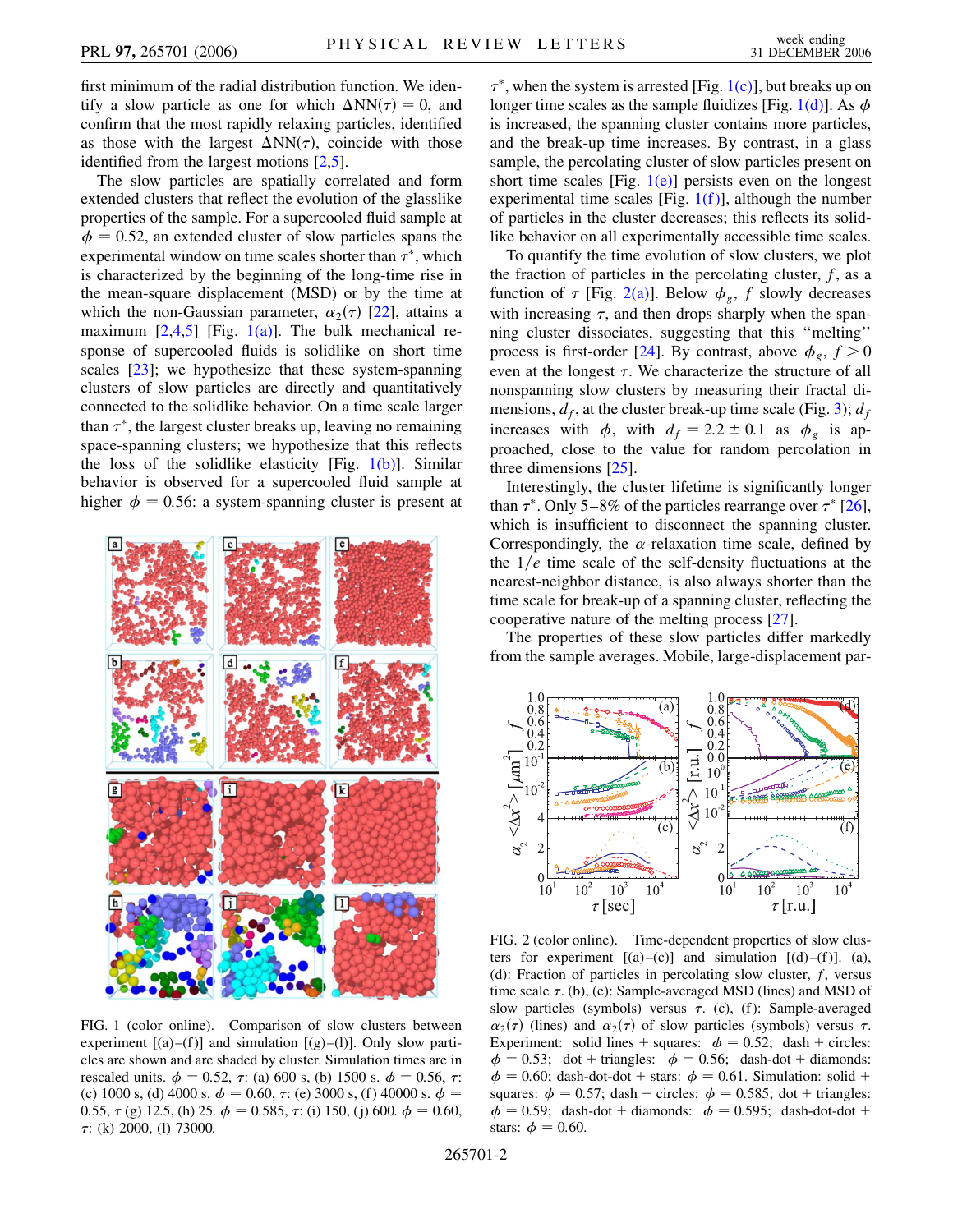<span id="page-2-0"></span>

<span id="page-2-1"></span>FIG. 3. Fractal dimension,  $d_f$ , of slow clusters at the cluster break-up time scale  $(\phi < \phi_g)$  or at the longest accessible time scale  $(\phi > \phi_{\varrho})$  as a function of  $\phi$  for (a) experiment and (b) simulation. Error bars indicate standard error of the slope from linear regression.

ticles typically have larger local cages than immobile, small-displacement particles [[14](#page-3-10),[26](#page-3-22),[29](#page-3-24)]. The slow particles in our experiments also have significantly smaller Voronoi volumes, corresponding to an increase in local  $\phi$  of  $\sim$ 0.005; while small in absolute terms, this increase is significant near  $\phi_{g}$ . In addition, as  $\phi$  increases, the MSD decreases [Fig. [2\(b\)](#page-1-1)], reflecting increased local crowding [\[2\]](#page-3-1). For supercooled liquid samples, the MSD of slow particles is smaller than the sample-averaged MSD; moreover, it is both flatter at short  $\tau$  and less diffusive at long  $\tau$ . By contrast, in a glassy sample ( $\phi = 0.60$ ), the MSD of slow particles closely follows the sample-averaged MSD, indicating that above  $\phi_{g}$ , most particles are slow. Similarly, the relatively small Voronoi volume and flat MSD of slow particles at all  $\phi$  suggest that their local environment is glasslike.

To further probe temporal heterogeneity, we compare the sample-averaged  $\alpha_2(\tau)$  to that of the slow particles. Below  $\phi_g$ , the sample-averaged  $\alpha_2(\tau)$  peaks at  $\tau^*$  by definition, and the peak height increases with increasing  $\phi$  [Fig. [2\(c\)](#page-1-1)]. Above  $\phi_g$ , the peak disappears, indicating that the distribution of displacements in the glass is nearly Gaussian. Notably, the  $\alpha_2(\tau)$  of the slow particles does not have a strong maximum for any  $\phi$ , thus indicating that the peak in  $\alpha_2(\tau)$  is dominated by the subset of rapidly fluidized particles [[2\]](#page-3-1). By contrast, nonlinear susceptibilities such as  $\chi_4(t)$  [[28](#page-3-25)], which probe the growing dynamical length scales close to  $\phi_g$ , are dominated by the slow particles. The  $\alpha_2(\tau)$  results for the slow particles make explicit the fact that these nonlinear susceptibilities focus on a different subset of particles than those that contribute to the non-Gaussian fluctuations.

To test our hypothesis that the clusters of slow particles are directly and quantatively connected to the solidlike behavior of the bulk sample requires measurement of the rheological properties. However, in experiment, the lowfrequency response of the colloidal particles is difficult to measure, and the rheological response of the slow particles alone is inaccessible. Instead, we use molecular dynamics simulation to investigate the rheology. Our model system consists of 1372 particles interacting via a steep, short-

ranged potential,  $V(r) \sim (1/r)^{36}$ , truncated at twice the average particle diameter [\[30\]](#page-3-26). Our simulations are performed with deterministic dynamics in the microcanonical ensemble; the temperature fluctuates around 0.25 with a time step of 0.0025, both measured in rescaled units. While our simulations neglect hydrodynamic interactions, the model qualitatively captures the relevant physics of a hard-sphere colloidal suspension [[30](#page-3-26),[31](#page-3-27)].

To avoid crystallization during the simulation, we use a polydispersity of 8%, which is larger than the experimental sample, and determine  $\phi_g \approx 0.60$  numerically [\[32\]](#page-3-28). Because  $\phi$ <sub>o</sub> of the model differs from that of the experiment, we compare slightly different  $\phi$  between the two systems; the  $\phi$  for the simulation are chosen to mimic the range of relaxation times spanned in experiment. We use a slightly different criterion to identify slow particles ( $\Delta NN(\tau) = 5$ ). This allows us to mimic the  $\phi$ -dependence of the cluster lifetimes seen in experiment, making the comparison more direct. Since  $\Delta NN(\tau)$  is fixed for all  $\phi$ , any coincidence between the cluster break-up time scale and the distinguishing features of the complex moduli would be nontrivial. As in the experiment, system-spanning clusters percolate on short time scales below  $\phi_g$  and breakup on long time scales [Fig.  $1(g)-1(j)$ ], whereas systemspanning clusters do not breakup above  $\phi_{g}$  [Fig. [1\(k\)](#page-1-0) and [1\(l\)](#page-1-0)]. Moreover, analysis of the MSD and  $\alpha_2(\tau)$  reveals qualitative agreement with experiment [Fig.  $2(d)-2(f)$ ]. Close to  $\phi_g$ ,  $d_f$  for slow clusters is 2.10  $\pm$  0.04 at the cluster break-up time scale, close to the experimental value  $[Fig. 3(b)].$  $[Fig. 3(b)].$  $[Fig. 3(b)].$ 

We calculate the elastic modulus,  $G'(\omega)$ , and the viscous modulus,  $G''(\omega)$ , from the stress autocorrelation function,  $\eta(t)$  [\[33\]](#page-3-29). Although glasses and supercooled liquids are structurally indistinguishable, their shear moduli differ [\[23\]](#page-3-19). At low  $\phi$ ,  $G''(\omega)$  dominates over  $G'(\omega)$  for a wide range of  $\omega$  [Fig. [4\(a\)](#page-3-30) and [4\(b\)\]](#page-3-30); the system is thus liquidlike on these time scales. As  $\phi$  is increased,  $G'(\omega)$  dominates at intermediate  $\omega$ , while  $G''(\omega)$  dominates at low  $\omega$ , reflecting the evolution from solidlike to liquidlike behavior with decreasing  $\omega$ . A close correspondence exists between the features of  $G'(\omega)$ ,  $G''(\omega)$ , and the lifetime of systemspanning clusters of slow particles [Fig.  $4(a)$  and  $4(b)$ ]; the correspondence is quantitative at the highest  $\phi$ . Remarkably, the crossover from liquidlike to solidlike behavior occurs in the narrow range of  $\omega$  defined by the melting of system-spanning clusters, while the  $\alpha$ -relaxation time scale of self-density fluctuations occurs at a systematically higher  $\omega$ . The function  $\eta(t)$ , which we transform to obtain the moduli, depends on the coherent density fluctuations  $F(k, t)$  in a complicated way [\[33,](#page-3-29)[34\]](#page-3-31); therefore, we do not expect a correspondence between the features of *G*<sup> $\prime$ </sup> and *G*<sup> $\prime\prime$ </sup> and the  $\alpha$ -relaxation time of *F*(*k*, *t*) at the nearest-neighbor length scale. The near-quantitative coincidence of the breakup of system-spanning clusters and the crossover between solidlike and liquidlike regimes strongly support our hypothesis that stress is carried by the slow transient clusters.